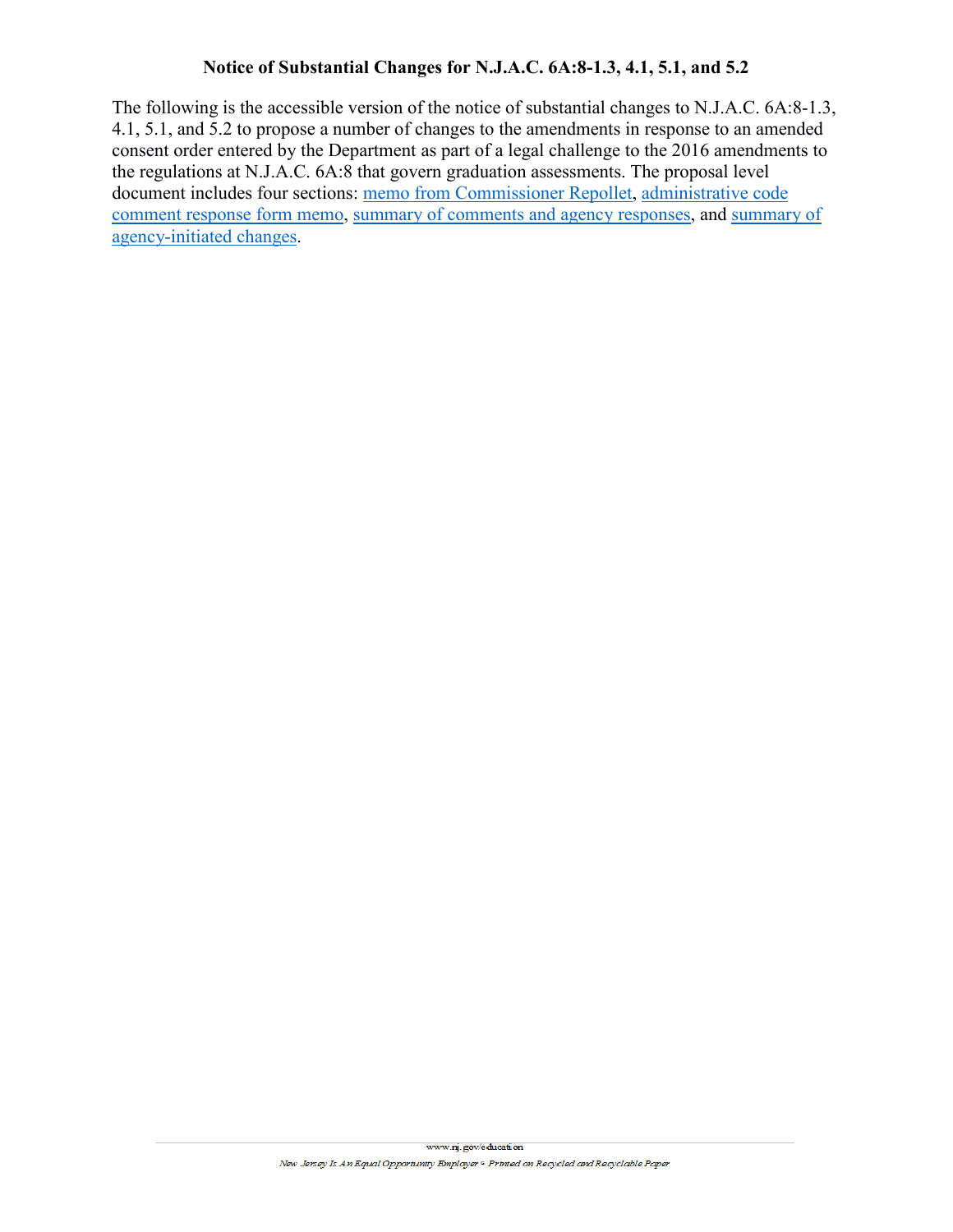

State of New Jersey **DEPARTMENT OF EDUCATION PO Box 500** TRENTON, NJ 08625-0500

**Proposal Level October 21, 2019**

LAMONT O. REPOLLET, ED.D. Commissioner

| To:                   | Members, State Board of Education                                                                            |
|-----------------------|--------------------------------------------------------------------------------------------------------------|
| From:                 | Lamont O. Repollet, Ed.D.<br>Commissioner                                                                    |
| Subject:              | N.J.A.C. 6A:8-1.3, 4.1, 5.1, and 5.2                                                                         |
| Reason<br>For Action: | Notice of Proposed Substantial Changes                                                                       |
| Authority:            | N.J.S.A. 18A:7A-10 through 14, 18A:7C-1 et seq., 18A:7E-2 through 5,<br>18A:35-4.2, 18A:35-4.7, and 18A:59-5 |
| <b>Sunset Date:</b>   | May 3, 2025                                                                                                  |

In November 2018, the Department of Education (Department) proposed amendments to N.J.A.C. 6A:8 regarding the Statewide assessment system and State high school graduation assessment requirements (see 50 N.J.R. 2189(a)). The proposed amendments reflected the Department's transition to the next generation of State assessments. As a part of this transition, the Department proposed to simplify graduation requirements and to clarify assessment requirements for English language learners (ELLs) and students with disabilities.

The Department proposed at that time to maintain State assessments in grades three through 10, including the State assessments required to graduate high school (Algebra I and English language arts (ELA) in grade 10). Under the rulemaking, students taking the State ELA 10 and Algebra I assessments who did not achieve a passing score on one or both assessments would have been eligible to access the menu of substitute competency assessments and the portfolio appeals process. The proposed amendments would have ensured that the menu of substitute competency assessments available to the class of 2019 and 2020 remained an option for students in the classes of 2020 through 2025.

The rulemaking was approved by the State Board of Education at proposal level on October 3, 2018, and published in the New Jersey Register on November 5, 2018, at 50 N.J.R. 2189(a)). The public comment period closed January 4, 2019.

Via a notice of proposed substantial changes, the Department now is proposing a number of changes to the proposed amendments without adopting any part of the original rulemaking at this time. The Department is proposing amendments to certain rules in N.J.A.C. 6A:8-1.3, 4.1, 5.1, and 5.2 in response to an amended consent order entered into by the Department as part of a legal challenge to amendments adopted in 2016 related to the regulations at N.J.A.C. 6A:8 that govern graduation assessments required by State law (N.J.SA. 18A:7C-1, 2, 3, 4, 6, and 6.1). A summary of only the comments related to the proposed substantial changes and the agency's

<span id="page-1-0"></span>PHILIP D. MURPHY Governor

**SHEILA Y. OLIVER** Lt. Governor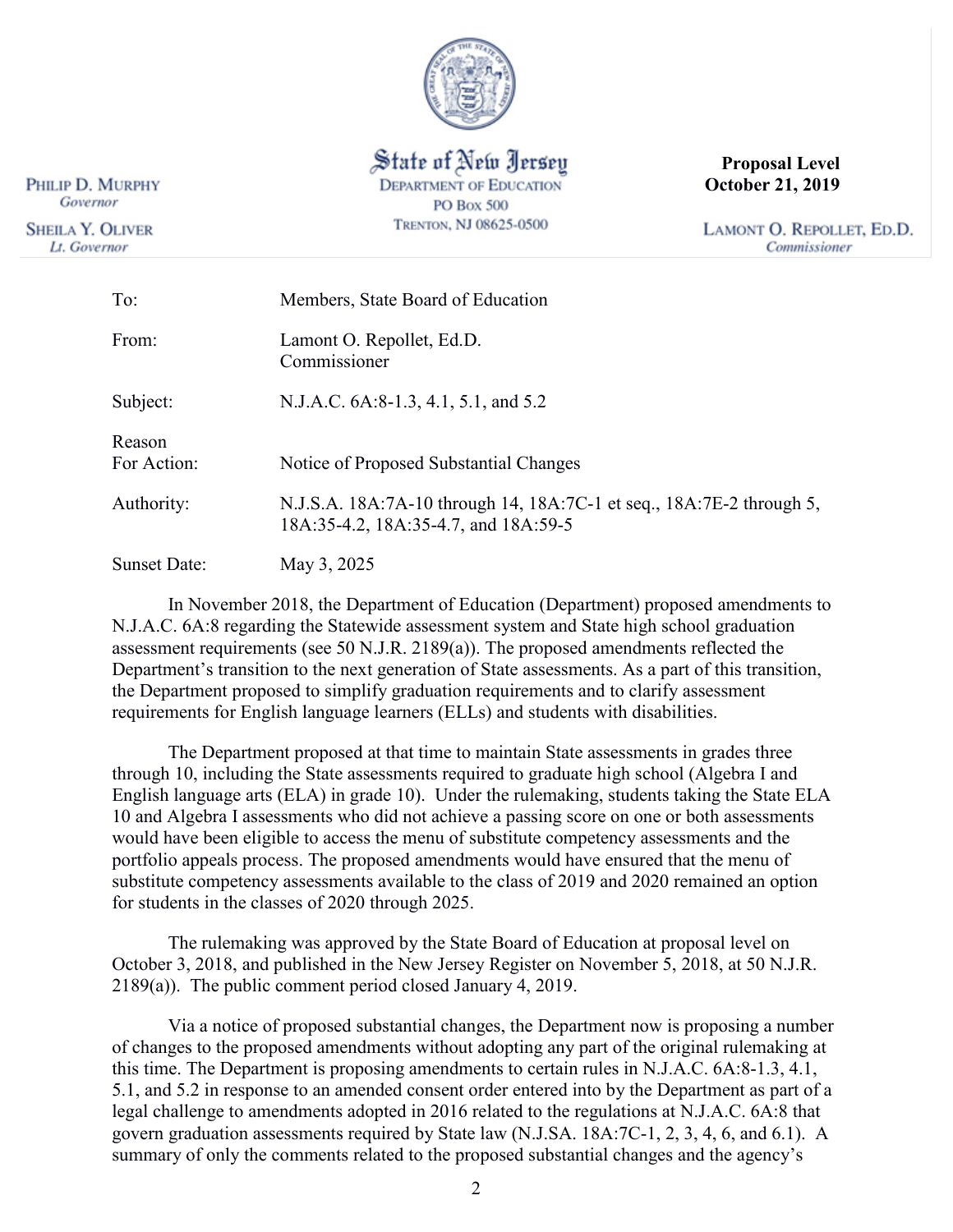responses are provided in the attached comment-response form, which will serve as the notice.

If approved by the State Board for publication in the N.J. Register, only the new amendments being proposed in this notice will be subject to public comment for 60 days.

After the 60-day comment period is over, the Department plans to present to the State Board the combined amendments from the original proposal and the notice of substantial changes. The adoption also will include comments received regarding the notice of proposed substantive changes and the Department's responses, along with all comments received during the 60-day comment period on the initial proposal (50 N.J.R. 2189(a)), including comments not captured in the attached notice.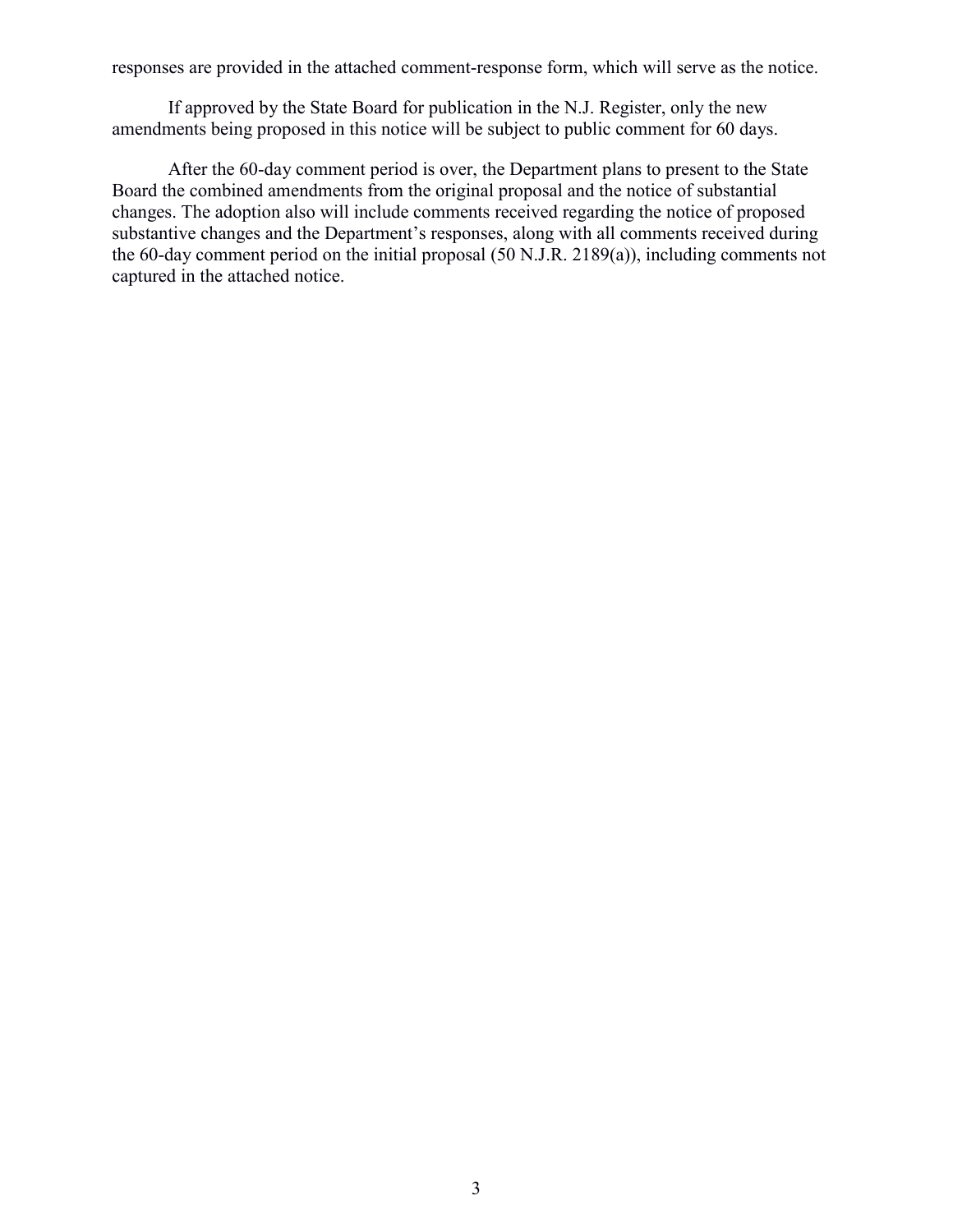# **State Board of Education Administrative Code Comment/Response Form**

<span id="page-3-0"></span>

| Topic:    | <b>Standards and Assessment</b> | <b>Meeting Date:</b> | October 21, 2019                                         |
|-----------|---------------------------------|----------------------|----------------------------------------------------------|
|           | Code Citation: N.J.A.C. 6A:8    | Level:               | Proposal of Notice<br>of Proposed Substantial<br>Changes |
| Division: | Academics and Performance       | Completed by:        | Division of Academics<br>and Performance                 |

In November 2018, the Department of Education (Department) proposed amendments to the rules at N.J.A.C. 6A:8 regarding the Statewide assessment system and State high school graduation assessment requirements. The proposed amendments reflected the Department's transition to the next generation of State assessments. As a part of this transition, the Department proposed to simplify graduation requirements and to clarify assessment requirements for English language learner (ELL) students and students with disabilities.

The Department proposed at that time to maintain State assessments in grades three through 10, including the State assessments required to graduate high school (Algebra I and English language arts (ELA) in grade 10). Under the rulemaking, students taking the State ELA 10 and Algebra I assessments who did not achieve a passing score on one or both assessments would have been eligible to access the menu of substitute competency assessments and the portfolio appeals process. The proposed amendments would have ensured that the menu of substitute competency assessments available to the class of 2019 and 2020 remained an option for students in the classes of 2020 through 2025.

The rulemaking was approved by the State Board of Education at proposal level on October 3, 2018, and published in the New Jersey Register on November 5, 2018, at 50 N.J.R. 2189(a)). The public comment period closed January 4, 2019.

The Department now is proposing substantial changes to the proposed amendments without adopting any part of the original rulemaking at this time. The Department is proposing amendments to certain rules in N.J.A.C. 6A:8-1.3, 4.1, 5.1, and 5.2 in response to an amended consent order entered into by the Department as part of a legal challenge to amendments adopted in 2016 related to the regulations at N.J.A.C. 6A:8 that govern graduation assessments required by State law (N.J.SA. 18A:7C-1, 2, 3, 4, 6, and 6.1).

The New Jersey Superior Court Appellate Division's decision on December 31, 2018, invalidated existing N.J.A.C.  $6A:8-5.1(a)6$ ,  $(f)$ , and  $(g)$ . However, the State graduation assessment requirements for students in the classes of 2019 through 2022 (that is, students who graduated last school year and current seniors, juniors, and sophomores) have been solidified by an amended consent order approved by the Appellate Division. Under the amended consent order, the pathways and standards for graduation applicable to the graduating class of 2019 set forth in N.J.A.C. 6A:8-5.1(a)6, (f), and (f)1 as of December 31, 2018, apply to the graduating classes of 2019 through 2022.

The following chart indicates the graduation test requirements for students in the classes of 2019 through 2022, as agreed to in the amended consent order:

| <b>Qth</b> $\Gamma$<br>Grade | 10 <sup>th</sup> Grade | 11th $\sim$<br>Grade | $12th$ Grade |
|------------------------------|------------------------|----------------------|--------------|
|                              |                        |                      |              |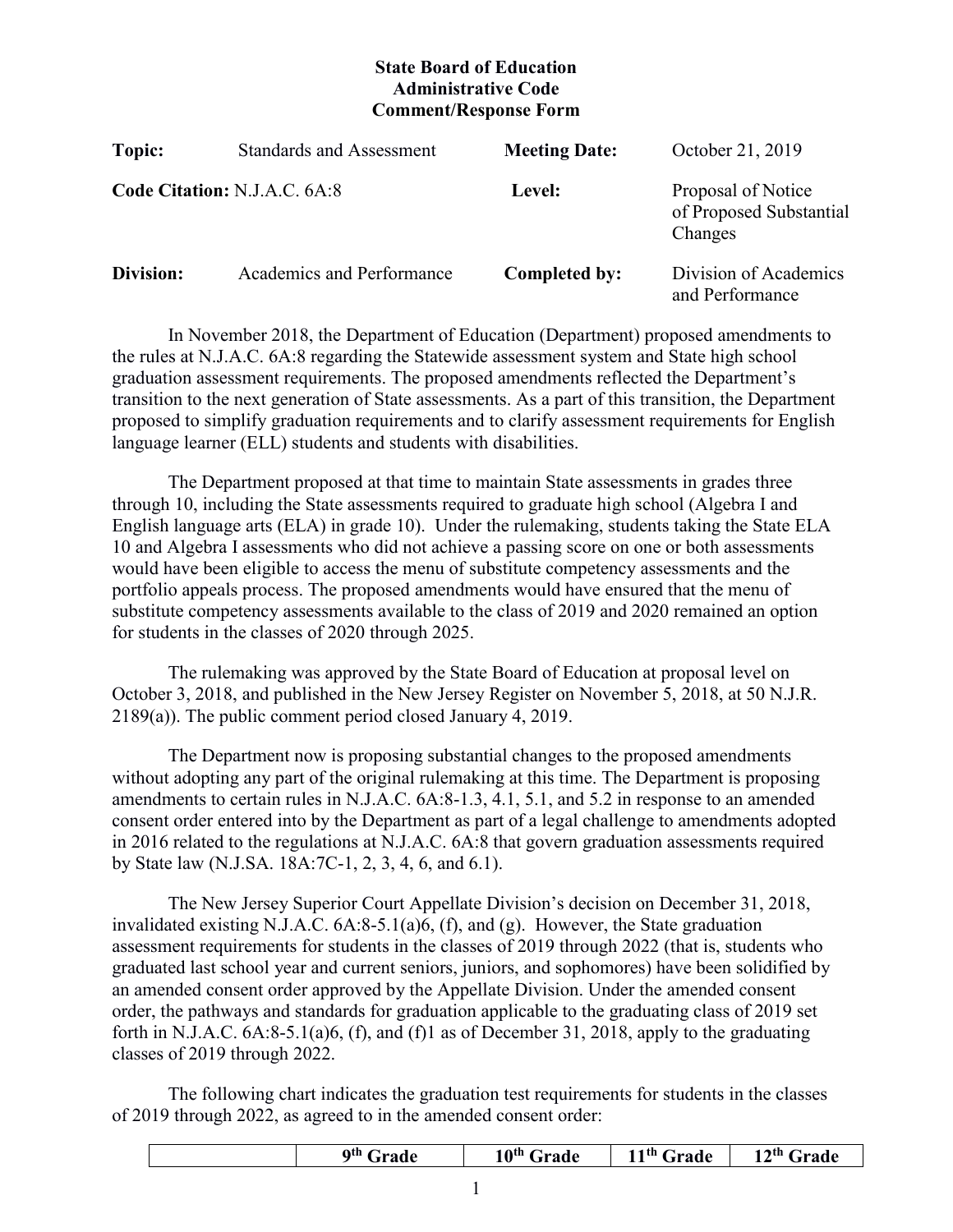| Class of 2019<br>(June 2019)<br>graduates)             | Algebra $I^*$ (taken as<br>an end-of-course<br>assessment in any<br>middle or high school<br>grade) | ELA $10*$ |  |
|--------------------------------------------------------|-----------------------------------------------------------------------------------------------------|-----------|--|
| Class of 2020<br>(current 12 <sup>th</sup><br>graders) | Algebra I* (taken as<br>an end-of-course<br>assessment in any<br>middle or high school<br>grade)    | ELA $10*$ |  |
| Class of 2021<br>(current $11th$<br>graders)           | Algebra I* (taken as<br>an end-of-course<br>assessment in any<br>middle or high school<br>grade)    | ELA $10*$ |  |
| Class of 2022<br>(current 10 <sup>th</sup><br>graders) | Algebra $I^*$ (taken as<br>an end-of-course<br>assessment in any<br>middle or high school<br>grade) | ELA $10*$ |  |

## End of table

**\***State assessments in ELA and mathematics administered from 2015 through 2018 were PARCC assessments. State assessments administered in spring 2019 to the present are called the New Jersey Student Learning Assessment (NJSLA).

Since N.J.A.C. 6A:8-5.1(a)6, (f), and (f)1 are invalid for students beyond the class of 2022, the Department is proposing substantial changes to the amendments to establish graduation pathways for the classes of 2023, 2024, and 2025 that comply with State law. The Department proposes to administer to students in grade 11 – starting in the 2021-2022 school year – a State graduation proficiency test that is aligned, at a minimum, to the New Jersey Student Learning Standards (NJSLS) for ELA 10, Algebra I, and Geometry and administered pursuant to State law. The Department proposes to maintain the menu of substitute competency assessments for students in the classes of 2023, 2024, and 2025 who take but do not achieve a passing score on the State graduation proficiency test. As before, the portfolio appeals process also will be available to students. The Department also will maintain the State assessments in grades three through nine.

The substantial changes proposed to the amendments contained in the current rulemaking are included below as agency-initiated changes. A summary of the comments about only the rules proposed for amendment as part of the notice of substantial changes and the agency's responses are provided below.

## <span id="page-4-0"></span>**Summary of Comments and Agency Responses**

The following is a summary of the comments received from the public and the Department's responses. Each commenter is identified at the end of the comment by a number that corresponds to the following list:

- 1. John Burns, Counsel New Jersey School Boards Association
- 2. Stan Karp, Director of Secondary Reform Project, and Jessica Levin, Senior Attorney, Education Law Center and Jeanne LoCicero, Legal Director, American Civil Liberties Union of New Jersey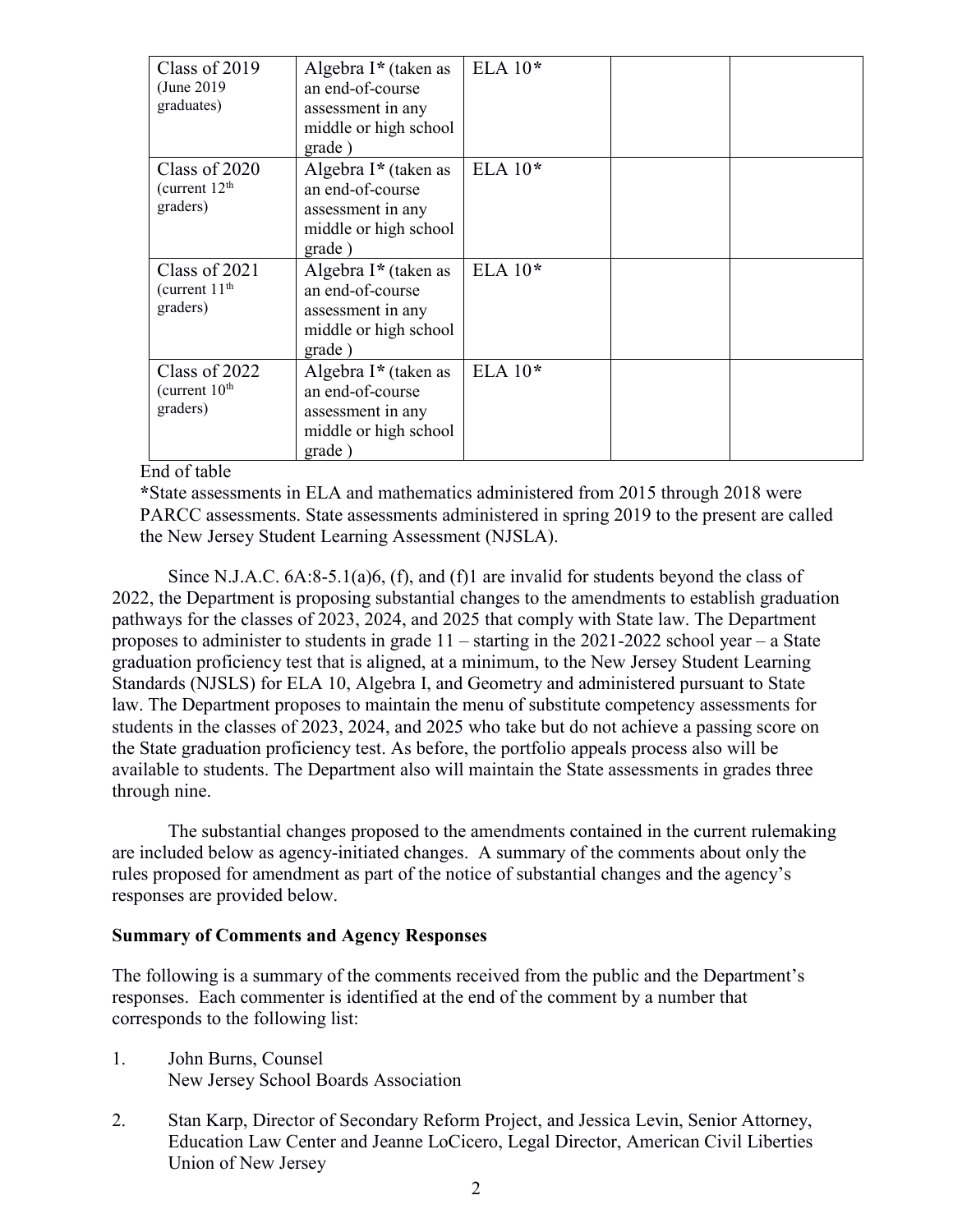- 3. Marie Blistan, President, Sean Spiller, Vice President, and Steve Beatty, Secretary Treasurer New Jersey Education Association
- **1.** Comment: The commenter expressed concern about the impact of the New Jersey Superior Court Appellate Division's decision on December 31, 2018, that invalidated existing N.J.A.C.  $6A:8-5.1(a)6$ ,  $(f)$ , and  $(g)$ . The commenter asked how the court's decision will affect the current proposal. **(1)**

**Response:** Please see the Agency-initiated Changes below for the Department's amendments related to the consent order. The Department's new proposal will align the high school graduation assessment rules to the New Jersey Superior Court Appellate Division ruling on December 31, 2018, and the resulting amended consent order. The new proposed amendments reflect the Department's transition plan for high school assessments. The Department will continue to consult with the State Board of Education (State Board), legislators, stakeholders, parents, and students to develop and smoothly implement the next generation of the State assessment system.

The Department will use the grade nine and 10 State assessments in ELA and mathematics for State and Federal accountability purposes during the 2019-2020 school year. The Department will use the grade nine State assessments in ELA and mathematics for State and Federal accountability during the 2020-2021 school year. For clarity, Quality Single Accountability Continuum, or QSAC, is the State's accountability system and Federal accountability is governed by the Every Student Succeeds Act, or ESSA.

**2. Comment:** The commenter, who was a party that agreed to the consent order, made the following comments prior to the consent order's development: The commenter stated the proposed amendments to the rules governing high school graduation testing requirements, if adopted, would violate the Appellate Division's ruling and, therefore, the State Board must withdraw the proposal. The commenter also stated the proposed amendments contain the same legal deficiencies as the graduation regulations invalidated in the court's decision because the rules as proposed for amendment continue to contradict the State statute they purport to implement by designating assessments in ELA 10 and Algebra I as the primary graduation exams rather than an assessment administered to all  $11<sup>th</sup>$  grade students. The commenter further stated the proposed amendments would continue to the use of substitute competency tests through the class of 2025 even though the Department previously claimed the tests would be used on a temporary basis and the fee-based tests violate the requirement of a free public education and the Law Against Discrimination. **(2)**

**Response:** Please see the Agency-initiated Changes below for the Department's amendments related to the consent order. The newly proposed amendments reflect the Department's transition plan for high school assessments. The Department will continue to consult with the State Board, legislators, stakeholders, parents, and students to develop and smoothly implement the next generation of the State assessment system.

**3. Comment:** The commenter requested clarification regarding the proposed amendment at N.J.A.C. 6A:8-5.1(f) that would require district boards of education to provide students who have not demonstrated proficiency on the ELA 10 and Algebra I assessments with remediation and the opportunity to retake the applicable assessment if the student so chooses and with the opportunity to demonstrate such competence through one of the alternative means. The commenter asked if the Department intended to use "or" instead of "and" before "with the opportunity to demonstrate such competence through one of the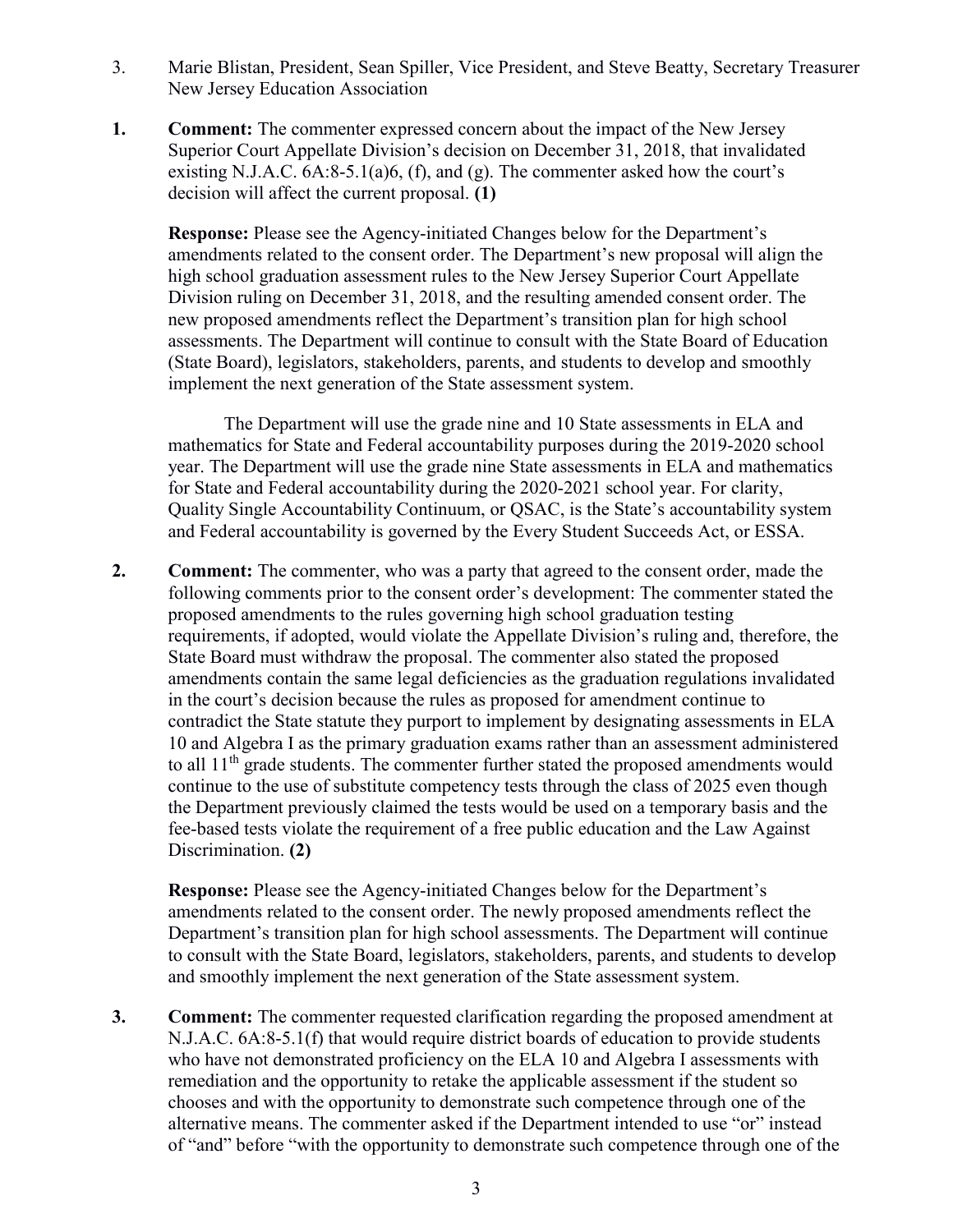alternative means." The commenter stated alternative means become unnecessary if a student is able to demonstrate proficiency when an assessment is retaken. The commenter also asked how many opportunities students will be given to demonstrate proficiency. **(1)**

**Response:** To implement the consent order, the Department is not adopting the referenced amendment at N.J.A.C. 6A:8-5.1(f). The Department is proposing new N.J.A.C. 6A:8-5.1(a)7 regarding the opportunity for students who have not demonstrated proficiency on or both components of the State graduation proficiency test to access remediation and additional opportunities to demonstrate proficiency through a retake. Please see Agency-initiated Change 10 for details.

**4. Comment:** The commenter expressed concern for the proposed amendment at N.J.A.C.  $6A:8-5.1(f)$  that would require a student who has not demonstrated proficiency on the ELA 10 and Algebra I assessments to be remediated and offered the opportunity to retake the assessments. The commenter stated that school districts could interpret the proposed amendment to mean that every student who fails a section of the PARCC assessment needs to take a one-size-fits-all remedial course, rather than tailoring remediation to a student's individual needs. The commenter also stated that students could be denied other educational opportunities in lieu of the remedial course.

The commenter further requested that the Department provide guidance about how to support students in need of remediation and the various options beyond required courses to be taken during the school year if the regulations, as proposed for amendment, remain in effect. **(3)**

**Response:** The Department agrees that support for students who have not yet demonstrated proficiency on the graduation assessment requirements is most effective when tailored to the student's needs. Since 2017, the Department has explained that such support does not have to be delivered through a "remedial course" (see for example, a Department memo from [August 8, 2017,](https://homeroom5.doe.state.nj.us/broadcasts/2017/AUG/08/16871/FAQ%20for%20Students%20Who%20Need%20to%20Retake%20the%20PARCC%20Algebra%20I%20Assessment.pdf) providing multiple options for types of remediation support). The Department is providing educators with tools to improve datadriven decision making and aligned instruction. The Department also plans to develop guidance to help educators support students who do not demonstrate proficiency on grade nine State assessments or the State graduation proficiency test.

## <span id="page-6-0"></span>**Summary of Agency-initiated Changes:**

**1.** The Department proposes at N.J.A.C. 6A:8-1.3 to further amend the definition of "portfolio appeals process" to add "pursuant to N.J.S.A. 18A:7C-3," after "established by the Commissioner" to reference the State law that requires a comprehensive assessment utilizing techniques and instruments other than standardized tests for  $12<sup>th</sup>$  grade students who have met all credit, curriculum, and attendance requirements for graduation but have not met State and school district examination standards for graduation. The Department also proposes to replace the proposed reference to "State ELA 10 and Algebra I assessments" with "State graduation proficiency test." The latter term will be defined (see Agency-initiated Change 2) and will replace all references to "State ELA 10 and Algebra I assessments," which was the previously proposed graduation assessment requirement.

"Portfolio appeals process" means an alternative assessment of proficiency for graduation

established by the Commissioner, **pursuant to N.J.S.A. 18A:7C-3,** utilizing techniques

and instruments other than PARCC **English language arts (ELA) 10 or Algebra I**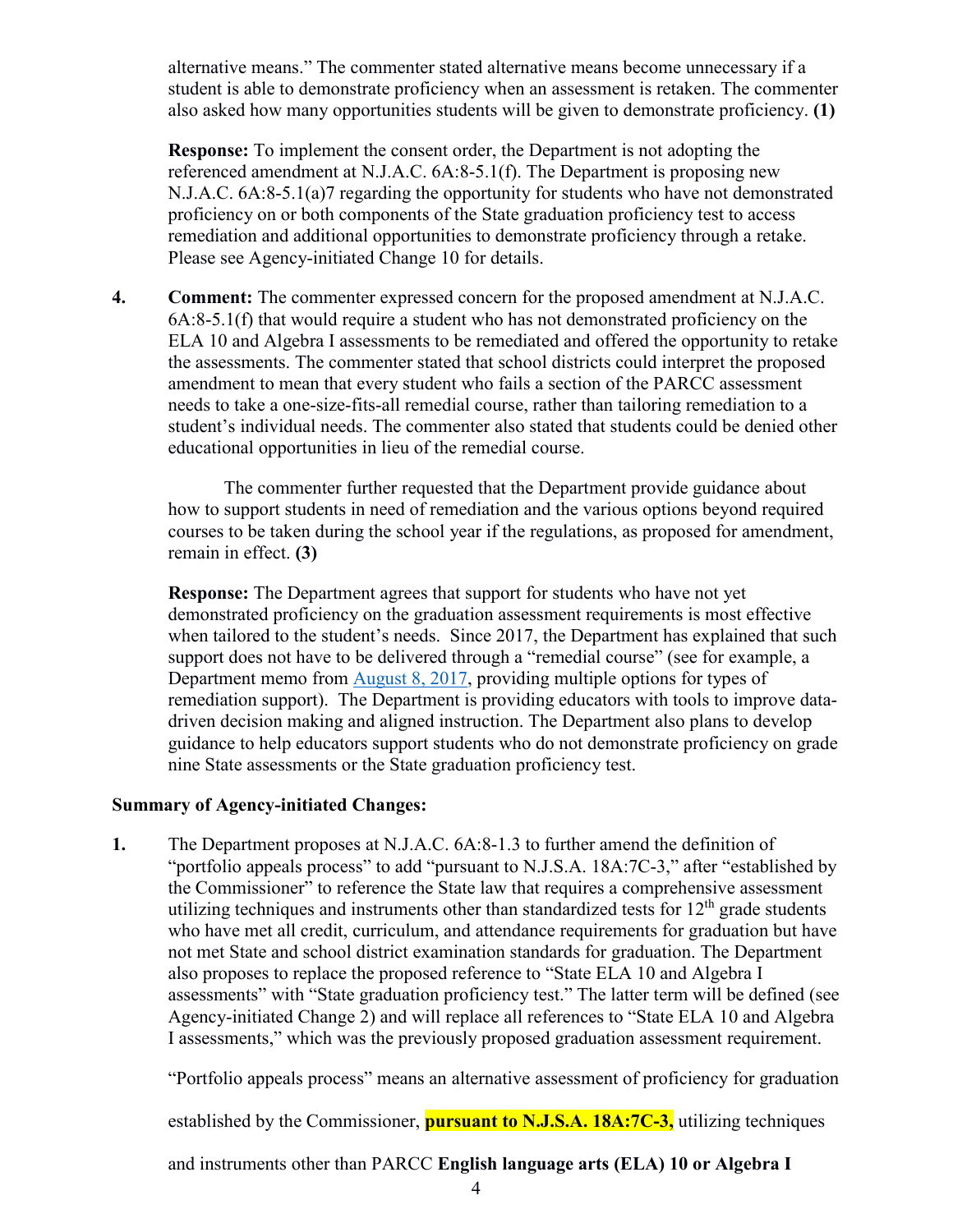**test,** or substitute competency tests.

**2.** The Department proposes at N.J.A.C. 6A:8-1.3 a definition for "State graduation proficiency test" to mean State assessment that is aligned, at a minimum, to the New Jersey Student Learning Standards (NJSLS) for ELA 10, Algebra I, and Geometry and administered pursuant to N.J.S.A. 18A:7C-1, 2, 3, 4, 6, and 6.1. The proposed definition also will state: "For students eligible to utilize the alternative means in accordance with N.J.A.C.  $6A:8-5.1(g)1$  to meet the graduation assessment requirement, the State graduation proficiency test shall also include the substitute competency test, which is an alternative set of third-party assessments approved by the Commissioner, including, but not limited to, the SAT, PSAT, ACT, ACT-Aspire, Armed Services Vocational Aptitude Battery-Armed Forces Qualifying Test (ASVAB-AFQT), or Accuplacer."

Due to the New Jersey Superior Court Appellate Division's decision, the Department is no longer proposing to establish State assessments in ELA 10 and Algebra I as the high school graduation requirements. Beginning in the 2021-2022 school year, the Department intends to administer the ELA and mathematics components of the State graduation proficiency test in grade 11 as required by State law. Students in the graduating classes of 2019 through 2022 will be held to the graduation assessment requirements in effect for the class of 2019 (see Agency-initiated Change 12 below).

**"State graduation proficiency test" means State assessment that is aligned, at a minimum, to the New Jersey Student Learning Standards (NJSLS) for ELA 10, Algebra I, and Geometry and administered pursuant to N.J.S.A. 18A:7C-1, 2, 3, 4, 6, and 6.1. For students eligible to utilize the alternative means in accordance with N.J.A.C. 6A:8-5.1(g)1 to meet the graduation assessment requirement, the State graduation proficiency test shall also include the substitute competency test, which is an alternative set of third-party assessments approved by the Commissioner, including, but not limited to, the SAT, PSAT, ACT, ACT-Aspire, Armed Services Vocational Aptitude Battery-Armed Forces Qualifying Test (ASVAB-AFQT), or Accuplacer.**

**3.** The Department proposes at N.J.A.C. 6A:8-1.3 to further amend the definition of "substitute competency test" to add ", for students in the classes of 2018 through 2022," after "means" and to replace the proposed reference to "State ELA 10 or Algebra I assessments" with "ELA or mathematics components of the State graduation proficiency test."

"Substitute competency test" means**, for students in the classes of 2018 through 2022,**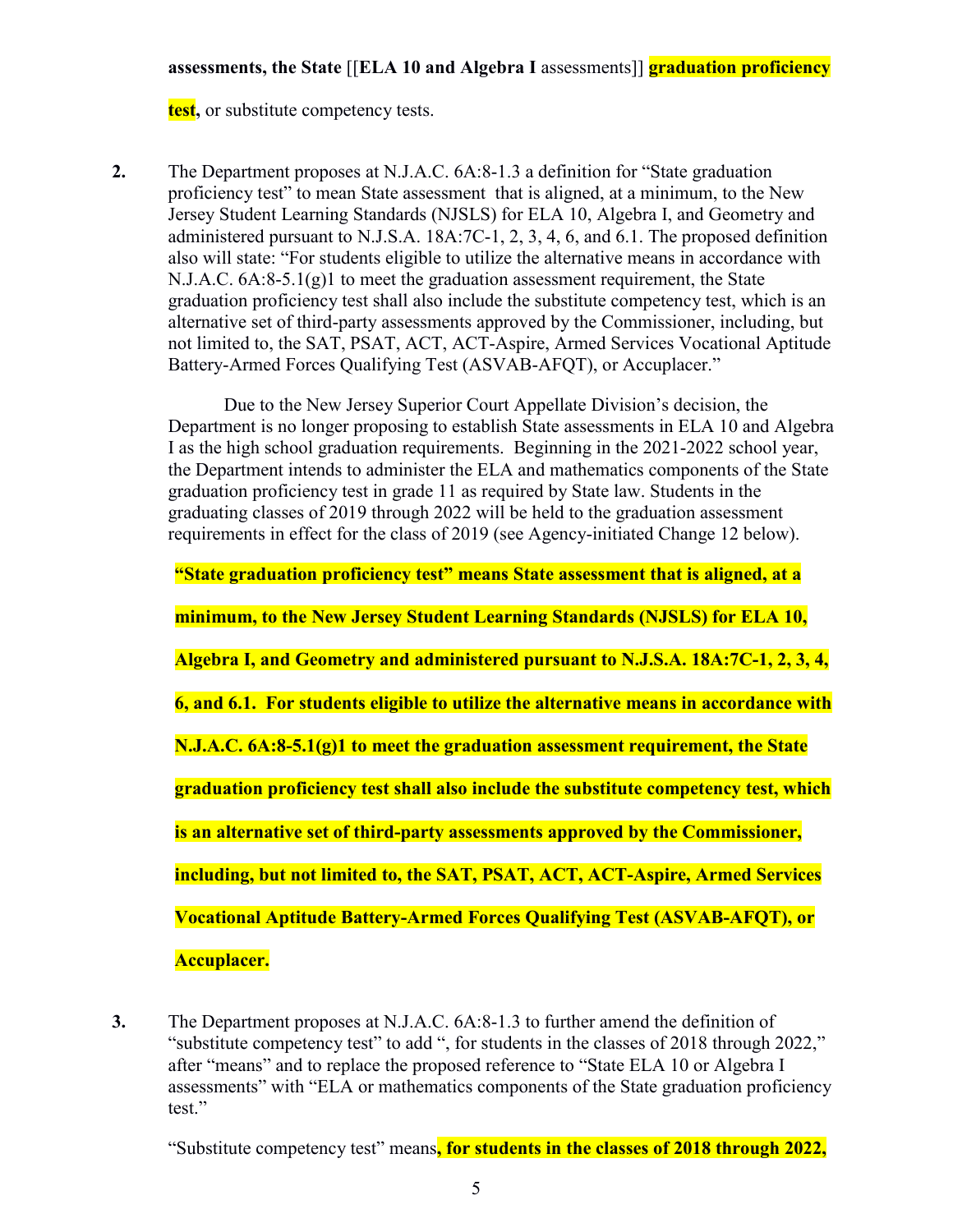an alternative set of third-party assessments approved by the Commissioner, including, but not limited to**,** the SAT, PSAT, ACT, ACT-Aspire, **Armed Services Vocational Aptitude Battery-Armed Forces Qualifying Test (**ASVAB-AFQT**)**, or Accuplacer, that can be used to demonstrate competency in the NJSLS for students who have not demonstrated proficiency on PARCC **ELA 10 or Algebra I assessments or the ELA or mathematics components of the State** [[**ELA 10 or Algebra I** assessments]] **graduation proficiency test**.

**4.** The Department proposes to further amend N.J.A.C. 6A:8-4.1(c)3, which establishes the high school component of the Statewide assessment system, to state the high school component will consist of ", at a minimum, English language arts, mathematics, and science" as in the existing rule rather than the previously proposed references to ELA and mathematics assessments in grade nine and 10 and one assessment in science. The Department also proposes to add ", in accordance with State and Federal law" after "science."

The revised proposal reflects the Department's transition plan for high school assessments. Students in the classes of 2020 through 2025 will be administered State assessments as follows\*:

|                                           | 9th Grade                                                | 10 <sup>th</sup> Grade                         | 11 <sup>th</sup> Grade               | 12 <sup>th</sup> Grade |
|-------------------------------------------|----------------------------------------------------------|------------------------------------------------|--------------------------------------|------------------------|
| Class of 2020<br>(current $12th$ graders) | <b>State</b><br>assessment for<br>ELA and<br>mathematics | State assessment<br>for ELA and<br>mathematics |                                      |                        |
| Class of 2021<br>(current $11th$ graders) | <b>State</b><br>assessment for<br>ELA and<br>mathematics | State assessment<br>for ELA and<br>mathematics |                                      |                        |
| Class of 2022<br>(current $10th$ graders) | <b>State</b><br>assessment for<br>ELA and<br>mathematics | State assessment<br>for ELA and<br>mathematics |                                      |                        |
| Class of 2023<br>(current 9th graders)    | <b>State</b><br>assessment for<br>ELA and<br>mathematics |                                                | State graduation<br>proficiency test |                        |
| Class of 2024<br>(current 8th graders)    | <b>State</b><br>assessment for<br>ELA and<br>mathematics |                                                | State graduation<br>proficiency test |                        |
| Class of 2025<br>(current 7th graders)    | State<br>assessment for<br>ELA and                       |                                                | State graduation<br>proficiency test |                        |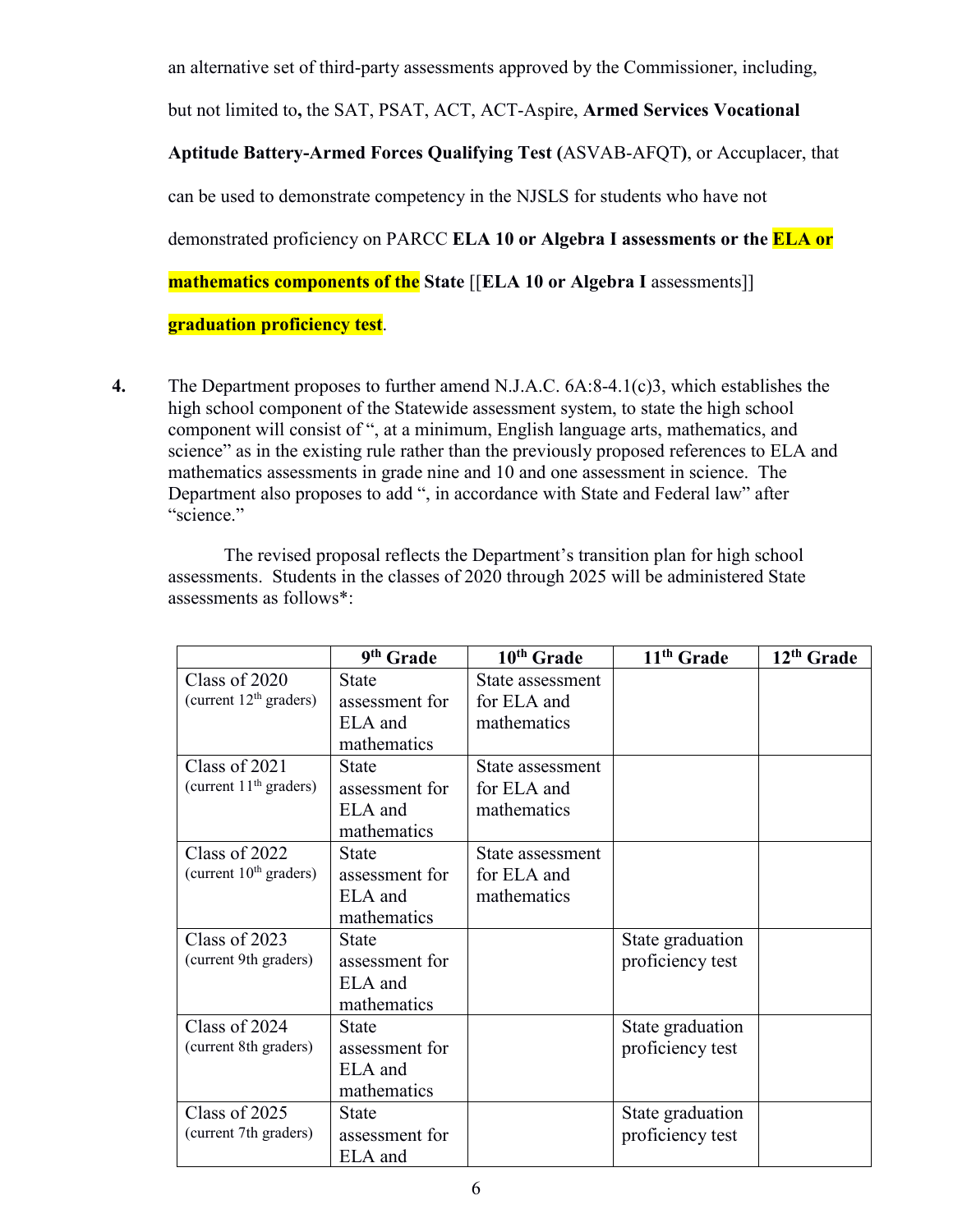|   | -- |  |  |
|---|----|--|--|
| _ |    |  |  |

End of table.

\* This chart provides only the ELA and mathematics high school assessment schedule and does not include other assessments such as science, substitute competency tests, portfolio appeals process, or the alternative assessment for students with disabilities.

The Department's transition plan for high school assessments will allow all students in the classes of 2020 through 2025 to continue to avail themselves of the alternative assessments or portfolio appeals process to demonstrate graduation proficiency. The Department's transition plan proposes that all students in the classes of 2020 through 2025 be administered two Statewide assessments in ELA and mathematics during their high school careers. This will ensure compliance with State and Federal law, ensure sufficient data to help educators and parents determine whether students are at grade level, and provide stakeholders with data to determine whether instruction is aligned to the New Jersey Student Learning Standards (NJSLS). New Jersey will continue to use the State assessment system as a tool to identify the schools and student subgroups that need the most support from the Department. The transition plan also includes administering the New Jersey Student Learning Assessment-Science (NJSLA-S) to all students in their junior year to comply with Federal law; the NJSLA-S is not a high school graduation requirement.

As the transition plan for high school assessments is being executed, the Department will continue to consult with the State Board, legislators, stakeholders, parents, and students to develop and smoothly implement the next generation of the State assessment system.

3. The Department shall implement a high school [[assessment]] [program]

component of the **Statewide assessment of the** NJSLS [that assesses, at a

minimum,] **consisting of**[[**:**]]**, at a minimum,**

[[**i.**]] English language arts[, mathematics,] [[**in grades nine and 10;**]]**,** 

**mathematics, and science, in accordance with State and Federal law.**

- [[**ii. Mathematics in grades nine and 10;** and
- **iii. One assessment in** science**.**]] [with the exception of the following:
- i. Students may receive a waiver from the district board of education from taking the high school end-of-course PARCC assessment in ELA 11 due to the student's participation in another English language/literature college placement assessment during the same school year.]
- **5.** The Department proposes to delete proposed N.J.A.C. 6A:8-4.1(d)1ii(1), which would have exempted first-year ELLs who substitute a Department-approved English language proficiency test for the State ELA 10 assessment from taking the State ELA 10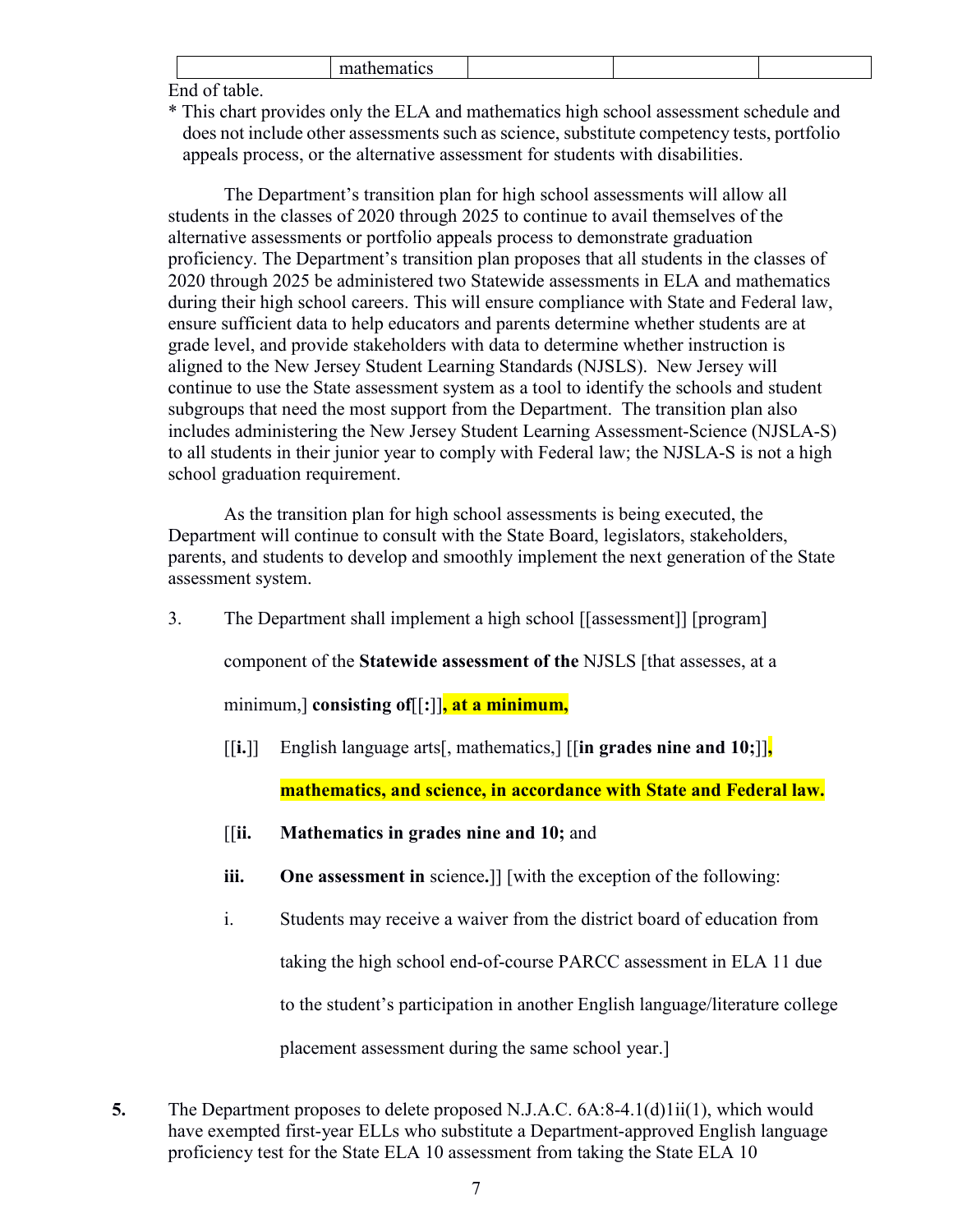assessment, because the "State ELA 10 assessment" will not be administered after the current school year. N.J.A.C. 6A:8-4.1(d)1ii, as previously proposed with amendments, will enable district boards of education to substitute a Department-approved language proficiency test for the ELA component of the Statewide assessment at the elementary, middle, or high school levels for first-year ELLs who entered the United States after June 1 of the calendar year prior to the test administration.

[[**(1) First-year ELLs who substitute a Department-approved English language proficiency test for the State ELA 10 assessment in accordance with (d)1ii above are not required to take the State ELA** 

# **10 assessment.**]]

- **6.** The Department proposes to amend N.J.A.C. 6A:8-4.1(d)4, which requires district boards of education to implement alternative ways for students to demonstrate graduation proficiency in accordance with N.J.A.C. 6A:8-5.1(f), by adding cross-references to N.J.A.C. 6A:8-5.1(a)6, (g), (h), and (i).
	- 4. District boards of education shall implement alternative ways for students to

demonstrate graduation proficiency in accordance with N.J.A.C. 6A:8-5.1**(a)6,**

(f)**, (g), (h), or (i), as applicable**.

**7.** The Department proposes to further amend N.J.A.C. 6A:8-5.1(a)6, which states district boards of education graduation requirements for a State-endorsed diploma must include the requirement that all students demonstrate proficiency in ELA 10 and Algebra I assessments or through the alternate means at existing N.J.A.C. 6A:8-5.1(f) through (i), to replace the proposed language of "[a]chieving a passing score on assessments in ELA 10 and Algebra I, such as State ELA 10 and State Algebra I; or [t]hrough the alternate means set forth at (f) through (h) below" with "achieving a passing score on the ELA and mathematics components of the State graduation proficiency test or through the alternative means at  $(g)2$  or (h) below, as applicable. Students who take the State graduation proficiency test but do not achieve a passing score may also demonstrate proficiency through the alternative means set forth at  $(g)1$  and  $(i)$  below."

The Department also proposes N.J.A.C. 6A:8-5.1(a)6i to stipulate that all students in the graduating classes of 2019 through 2022 will be required to demonstrate proficiency by achieving a passing score on the high school end-of course PARCC assessments or New Jersey Student Learning Assessment (NJSLA) in ELA 10 and Algebra I, as applicable, or through the alternative means set forth at N.J.A.C. 6A:8- 5.1(f), (h), and (i).

6. The requirement that all students demonstrate proficiency [in the high school end-

of-course PARCC] **by**[[**:**]]

[[**i. Achieving**]] **achieving a passing score on** [[assessments in]] **the** ELA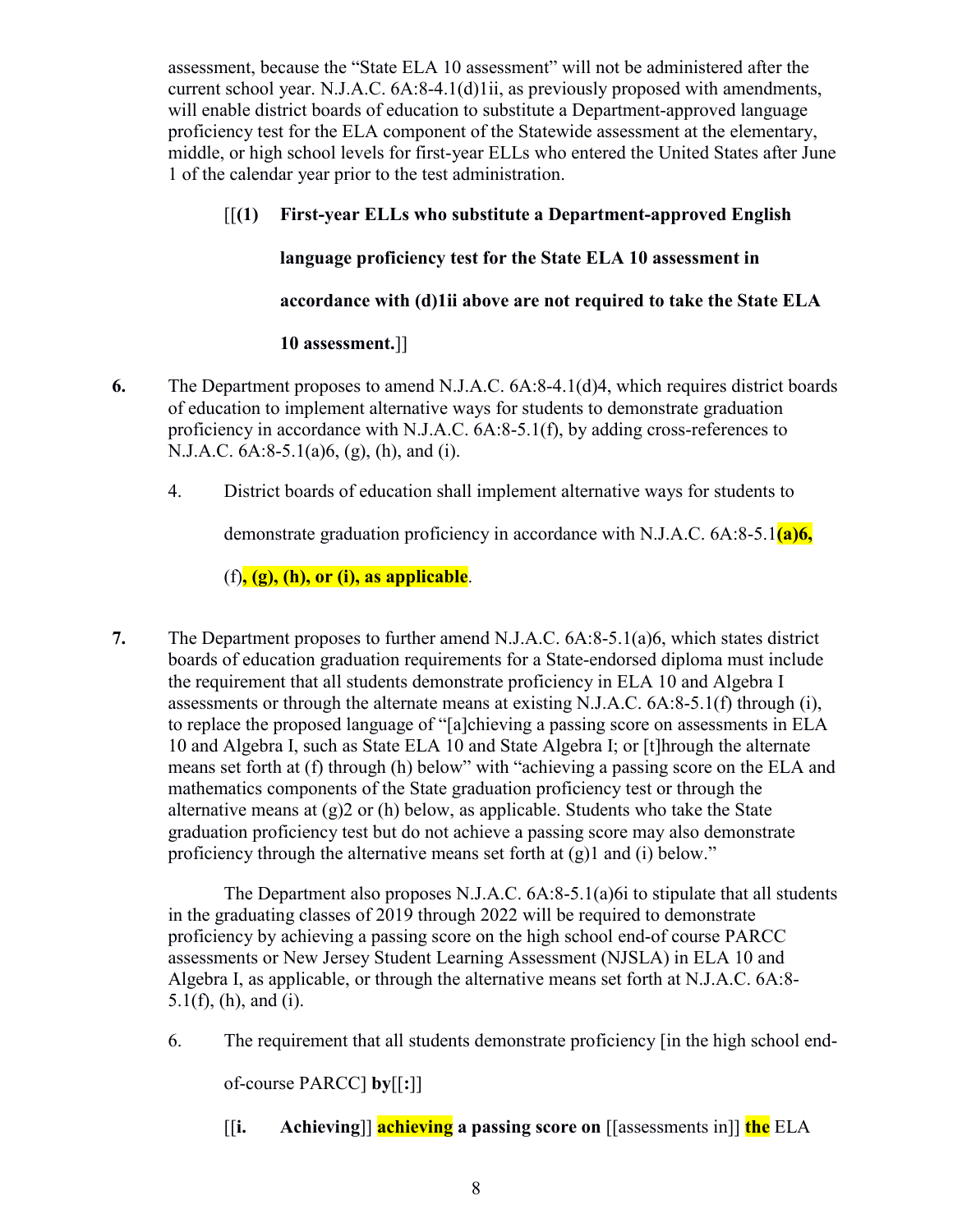[[10]] and [[Algebra I, **such as State ELA 10 and State Algebra I;**]] **mathematics components of the State graduation proficiency test** or**,** [through]

- [[**ii. Through**]] **through the alternative means at (g)2 or (h) below, as applicable. Students who take the State graduation proficiency test but do not achieve a passing score may also demonstrate proficiency through** the alternative means set forth at  $[[ (f) ]]$   $(g)1$   $[[$  through $]$   $[(i)$  $\left[\left[\mathbf{h}\right]\right]$  and (i) below;
- **i. Students in the graduating classes of 2019 through 2022 shall be required to demonstrate proficiency by achieving a passing score on the high school end-of course PARCC assessments in ELA 10 and Algebra I or through the alternative means set forth at (f), (h), and (i) below.**
- **8.** The Department proposes new N.J.A.C. 6A:8-5.1(a)7 to require district boards of education to include in local graduation policies the opportunity for students who have not demonstrated proficiency on the ELA and/or mathematics components of the State graduation proficiency test to access remediation, pursuant to N.J.S.A. 18A:7C-3, and one or more additional opportunities to demonstrate proficiency on the State graduation proficiency test, pursuant to N.J.S.A. 18A:7C-6. The proposed provision will ensure that district boards of education make available remediation and at least one additional opportunity to retake the State graduation proficiency test to students who choose to take advantage of it.
	- **7. For students who have not demonstrated proficiency on the ELA and/or mathematics components of the State graduation proficiency test, the opportunity for the following: i. Remediation, pursuant to N.J.S.A. 18A:7C-3; and ii. One or more additional opportunities to demonstrate proficiency on the State graduation proficiency test, pursuant to N.J.S.A. 18A:7C-6.**
- **9.** The Department proposes to recodify existing N.J.A.C. 6A:8-5.1(a)7 as new N.J.A.C. 6A:8-5.1(a)8. The Department also proposes to further amend the rule, which establishes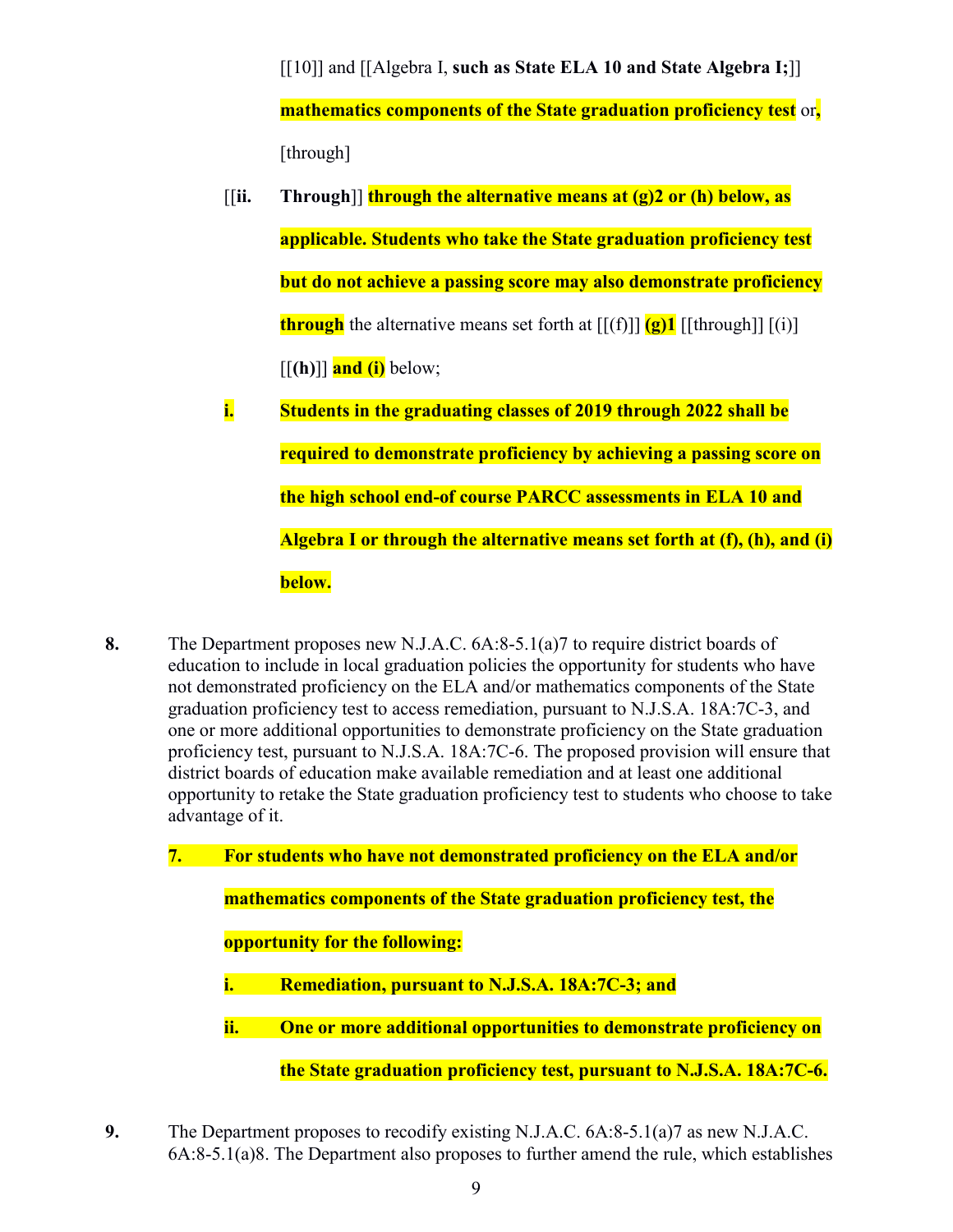State assessment graduation requirements for students in an adult high school, to replace the reference to "assessments in ELA 10 and Algebra I, such as State ELA and State Algebra I" with "the ELA and mathematics components of the State graduation proficiency test." The Department also proposes to maintain the cross reference to N.J.A.C. 6A:8-5.1(i).

[[7.]] **8.** Students graduating from an adult high school shall demonstrate

proficiency in [the high school end-of-course PARCC] [[assessments in]] **the**

ELA [[10]] and [[Algebra I, **such as State ELA and State Algebra I**]]

**mathematics components of the State graduation proficiency test,** or through

the alternative means set forth at (f) through  $[(i)]$   $[(h)]$   $(i)$  below.

**10.** The Department proposes to delete all amendments previously proposed at N.J.A.C. 6A:8-5.1(f), which established alternative ways for students to demonstrate proficiency. The Department also proposes at N.J.A.C. 6A:8-5.1(f) to add "in the graduating classes of 2018 through 2022" after "students." The additional amendments will continue the rule in effect on December 31, 2018, and clarify the classes to whom the rule will apply. Under the amended consent order entered into by the Department, the pathways and standards for graduation applicable to the graduating class of 2019 set forth in N.J.A.C. 6A:8-5.1(a)6, (f), and (f)1 as of December 31, 2018, apply to the graduating classes of 2019 through 2022.

The Department proposes to delete nearly all amendments previously proposed at N.J.A.C. 6A:8-5.1(f)1 and (f)1i and ii to continue the rule in effect on December 31, 2018. The Department proposes at N.J.A.C. 6A:8-5.1(f)1 to maintain the deletion of references to the graduating classes of 2016 and 2017 and to add a reference to classes of 2020 through 2022 to clarify the classes to whom the rule will apply as agreed to under the consent order. The Department also proposes to keep the previous amendment to replace "English language arts and mathematics" with "English language arts and/or mathematics" because students could have passed an end-of-course PARCC assessment or NJSLA in one subject and would need to utilize a substitute competency test or the portfolio appeals process for only either the ELA or mathematics.

(f) [To ensure adequate transition to the new Statewide assessment system, district]

[[**District**]] **To ensure adequate transition to the new Statewide assessment system, district** boards of education shall provide students **in the graduating classes of 2018 through 2022** who have not demonstrated proficiency on the [high school end-of-course PARCC assessments in] **high school end-of-course PARCC assessments in** ELA 10 and Algebra I [[**assessments with remediation and the opportunity to retake the applicable assessment if the student so**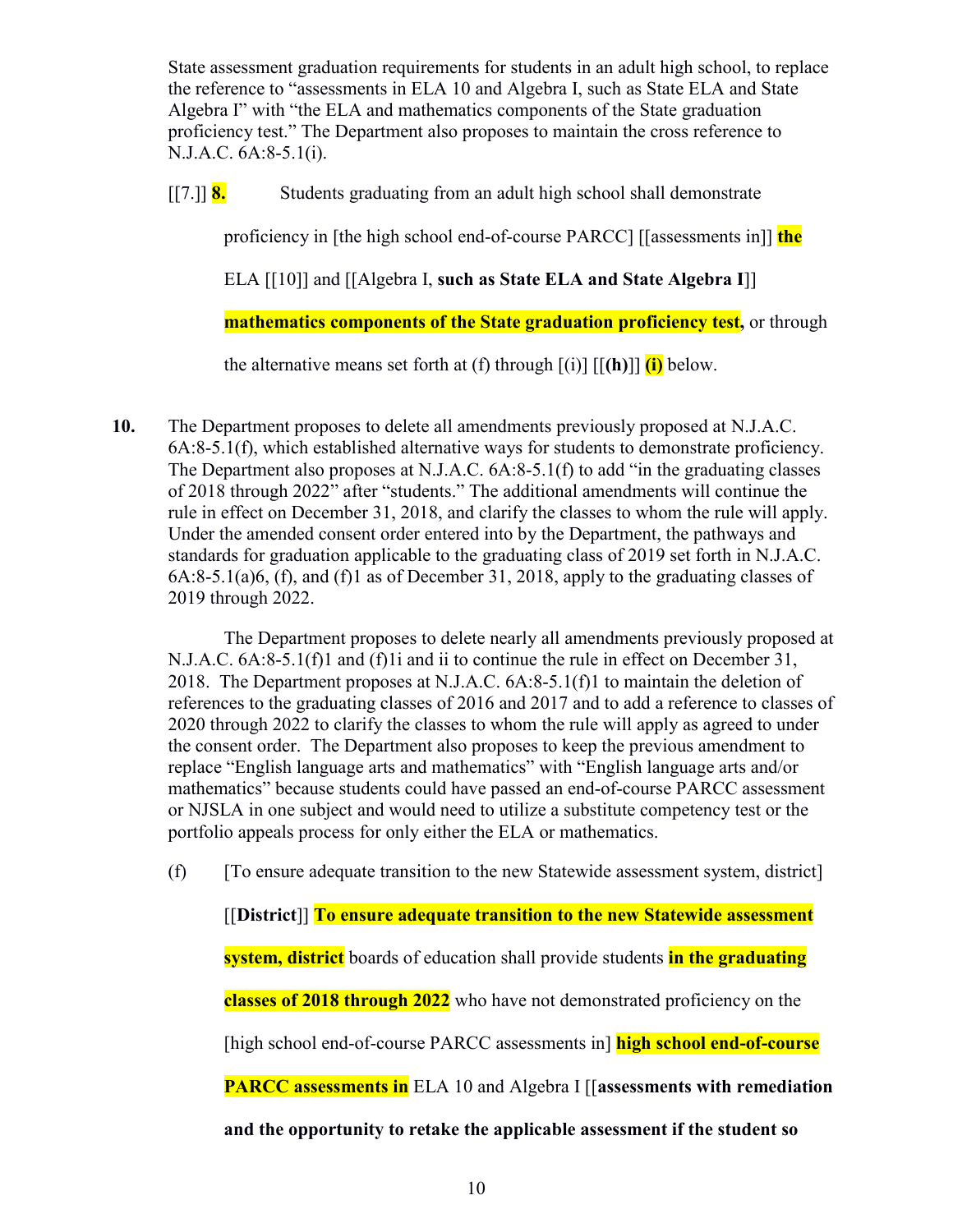**chooses and**]] with the opportunity to demonstrate such competence through one of the alternative means set forth below:

- 1. For the graduating classes of [2016, 2017,] 2018[,] [[and 2019,]] **through 2022,** students who did not take both the ELA 10 and the Algebra I endof-course PARCC assessment or who [take,] [[**took**]] **take** but [do] [[**did**]] **do** not achieve a passing score on [[**one or**]] both assessments, as required by [[(a)6**i**]] **(a)6** above, may satisfy the State requirement to demonstrate proficiency in English language arts [and] **and/or** mathematics[[**, as applicable,**]] in one of the following ways:
	- i. Achieve a passing score, as determined by the Commissioner, on a corresponding substitute competency test in English language arts and/or mathematics, as applicable[, or substitute a passing score on another end-of-course PARCC assessment, including ELA 9, ELA 11, Geometry, or Algebra II]**, or substitute a passing score on another end-of-course PARCC assessment, including ELA 9, ELA 11, Geometry, or Algebra II**; or
	- ii. Meet the criteria of the portfolio appeals process[[;]] [and]**.**
- **11.** The Department proposes to delete N.J.A.C. 6A:8-5.1(f)2 and proposed N.J.A.C. 6A:8- 5.1(f)3 to align the rules with the terms of the consent order.
	- [[2. For the graduating [class] **classes** of 2020 **through 2025**, **all** students who **have completed coursework in Algebra I and/or ELA grade 10 aligned to the NJSLS in a New Jersey public school shall** take [all applicable high school end-of-course PARCC assessments for all courses in which they are enrolled, including those students who received a waiver for ELA 11 pursuant to N.J.A.C. 6A:8-4.1(c)3i, as of September 6, 2016, and thereafter, but] **the requisite assessments in ELA 10 and Algebra I in**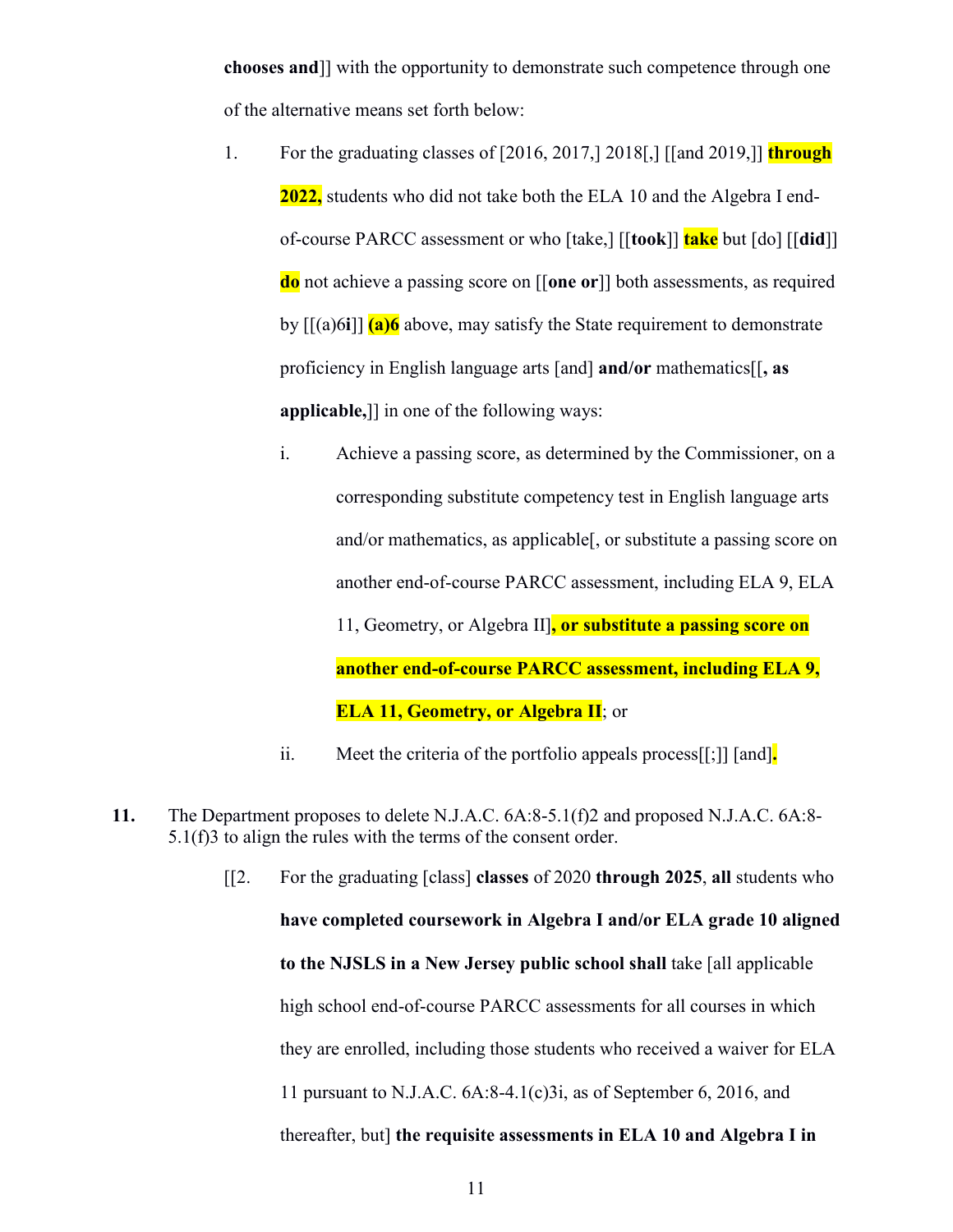**furtherance of meeting the requirements of (a)6i above. Beginning in 11th grade, students who** [do not achieve] **have not yet achieved** a passing score on **one or** both **of** the [ELA 10 and Algebra I end-of-course PARCC] **requisite** assessments pursuant to (a)6**i** above **after remediation and being offered multiple opportunities to take the assessments**, may satisfy the State requirement to demonstrate proficiency in English language arts and**/or** mathematics in one of the following ways:

i. Achieve a passing score, as determined by the Commissioner **in consultation with the State Board of Education**, on a corresponding substitute competency test in English language arts and/or mathematics, as applicable[, or substitute a passing score on another end-of-course PARCC assessment, including ELA 9, ELA 11, Geometry, or Algebra II]; or

ii. Meet the criteria of the portfolio appeals process[.]**; and**

- **3. For the graduating classes of 2019 through 2025, students who completed the required coursework at a school that did not offer assessments allowing the student the opportunity to satisfy (a)6i above shall satisfy the State requirement to demonstrate proficiency in ELA and/or mathematics in one of the following ways:**
	- **i. Take and achieve a passing score on the State ELA 10 and Algebra I; or**
	- **ii. Achieve a passing score, as determined by the Commissioner in consultation with the State Board of Education, on a corresponding substitute competency test, as determined by the Commissioner, in ELA and/or mathematics, as applicable; or**

12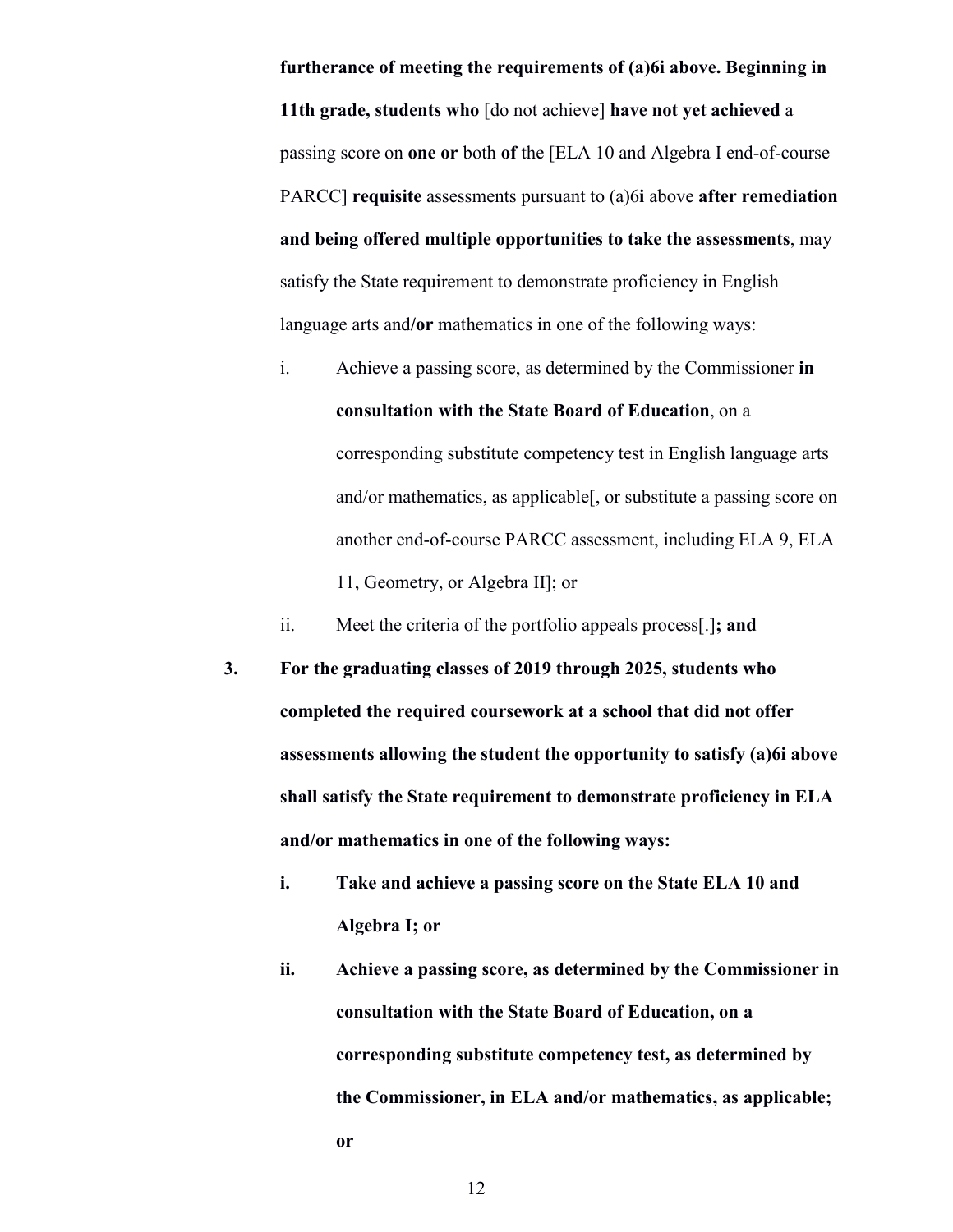#### **iii. Meet the criteria of the portfolio appeals process.**]]

**12.** The Department proposes to maintain the deletion of existing N.J.A.C. 6A:8-5.1(g), which was invalidated by the New Jersey Superior Court Appellate Division, and to propose new N.J.A.C. 6A:8-5.1(g) to establish alternative methods of demonstrating proficiency for students in the classes of 2023, 2024, and 2025. To ensure consistency with N.J.S.A. 18A:7C-1, the Department also proposes to require State Board approval of the level of proficiency on each substitute competency test referenced in the definition of "State graduation proficiency test." The revised proposal reflects the Department's transition for high school assessments. The Department will continue to consult with the State Board, legislators, stakeholders, parents, and students to develop the next generation of the State assessment system.

The Department also proposes to amend N.J.A.C. 6A:8-5.1(i), which states, as originally proposed for amendment, that students with disabilities who participate in the alternative assessment for students with disabilities are not required to participate in repeated administrations of high school assessment components required in N.J.A.C. 6A:8-4.1(c). The Department proposes to amend the rule to state "[s]tudents, including students with disabilities as defined in N.J.A.C. 6A:14-1.3 or eligible under Section 504 of the Rehabilitation Act who participate in the alternative assessment for students with disabilities, are not required to participate in repeated administrations of high school assessment components required in N.J.A.C. 6A:8-4.1(c). The newly proposed amendments will clarify that no student, including students with disabilities, are required to repeat the high school components of the Statewide assessments.

# **(g) For students in the classes of 2023, 2024, and 2025, the alternative means**

# **referenced in (a)6 above shall be as follows:**

**1. Achieve a passing score, as determined by the Commissioner and approved by the State Board of Education, on a corresponding substitute competency test in English language arts and/or mathematics, as applicable; and/or**

**2. Demonstrate proficiency through the portfolio appeals process, pursuant to N.J.S.A. 18A:7C-3.**

 $[(h)]$   $[(g)]$   $(h)$  All ELLs shall satisfy the requirements for high school graduation, except ELLs may demonstrate they have attained State minimum levels of proficiency through passage of the portfolio appeals process in their native language, when available, and passage of a [Department approved] **Departmentapproved,** English fluency assessment.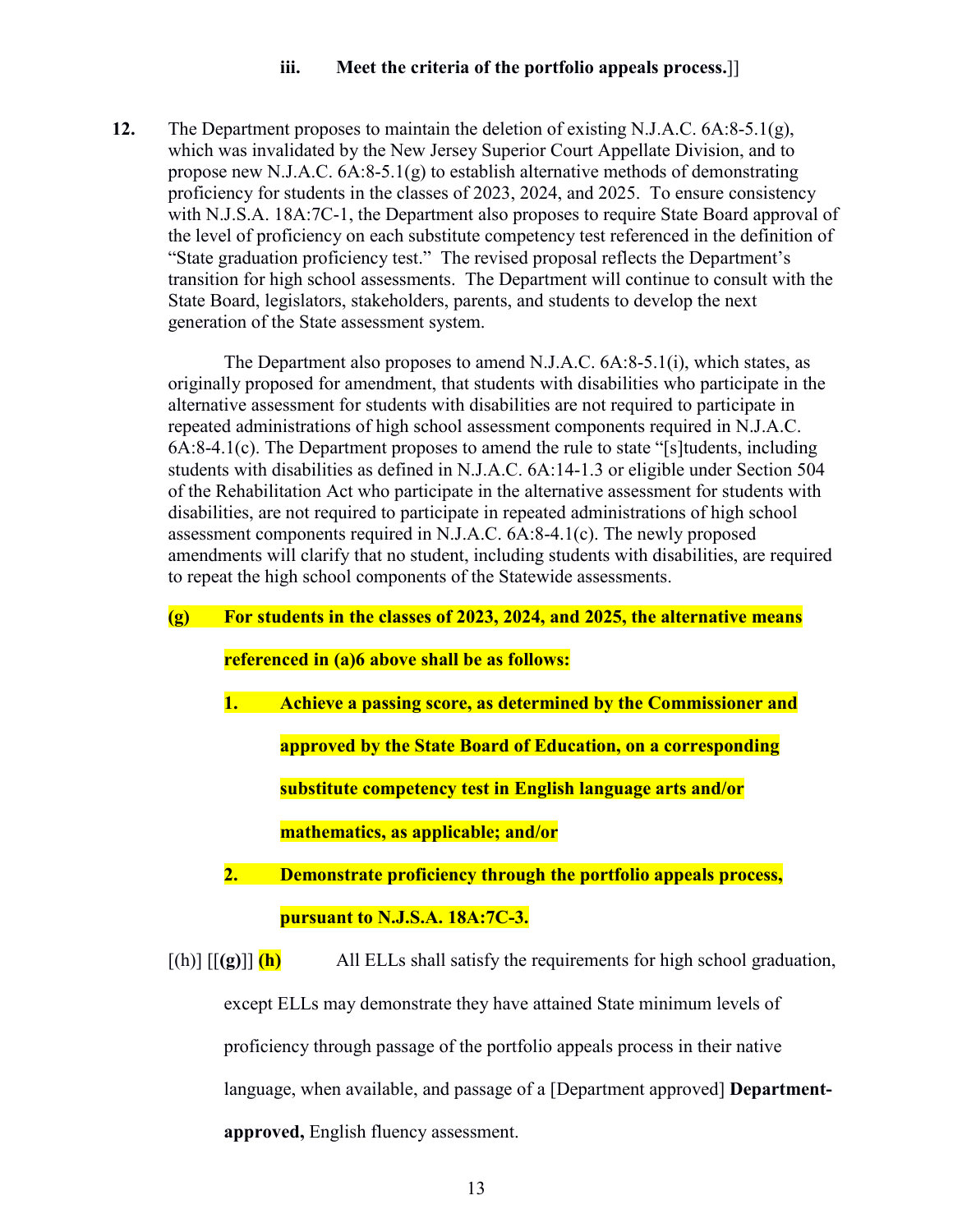[(i)] [[**(h)**]] **(i)** Students**, including students** with disabilities as defined in N.J.A.C.

6A:14-1.3 or eligible under Section 504 of the Rehabilitation Act who participate in the alternative assessment for students with disabilities**,** are not required to participate in repeated administrations of high school [end-of-course PARCC] assessment[s] **components required in N.J.A.C. 6A:8-4.1(c)**.

**13.** The Department proposes new N.J.A.C. 6A:8-5.1(j) to state, for students in the classes of 2019 through 2022, the Department shall consider high school end-of-course State assessments to be equivalent to the corresponding high school end-of-course PARCC assessments. The proposed rule will ensure that any student in in the classes of 2019 through 2022 who may have taken the State assessment, including the NJSLA, in ELA 10 and/or Algebra I rather than the corresponding PARCC assessments will be eligible for graduation. The proposed rule also will provide clarity for graduating students.

## **(j) For students in the classes of 2019 through 2022, the Department shall**

**consider high school end-of-course State assessments to be equivalent to the** 

**corresponding high school end-of-course PARCC assessments.**

- **14.** The Department proposes to further amend the first provision in N.J.A.C. 6A:8-5.2(b)2, which permits district boards of education to allow any out-of-school individual to age 20 who has otherwise met all State and local graduation requirements but has failed to pass the State graduation assessments to demonstrate proficiency as set forth in N.J.A.C. 6A:8-5.1(f) pursuant to the standards applicable to the student's graduating class, to add "through alternative means" after "demonstrate proficiency" and to replace "N.J.A.C.  $6A:8-5.1(f)$ " with "N.J.A.C.  $6A:8-5.1(a)6$  or (f) through (i), as applicable," respectively. The Department proposes to further amend the second provision in N.J.A.C. 6A:8- 5.2(b)2, which, as previously proposed, establishes alternative methods of demonstrating proficiency for students in graduating classes prior to 2018 to demonstrate proficiency as set forth for the classes of 2018 and 2019 in N.J.A.C. 6A:8-5.1(f)1, to replace "2018 and 2019" with "2018 through 2022" to reflect that N.J.A.C. 6A:8-5.1(f)1 will extend to the class of 2022.
	- 2. District boards of education shall allow any out-of-school individual to age 20 who

has otherwise met all State and local graduation requirements but has failed to pass

[high school end-of-course PARCC] **the State** [[assessments **in ELA 10 or** 

**Algebra I**]] **proficiency test** to demonstrate proficiency **through alternative** 

**means** as set forth in N.J.A.C. 6A:8-5.1**(a)6 or** (f) [[**or (g)**]] **through (i), as** 

**applicable,** pursuant to the standards applicable to the student's graduating class.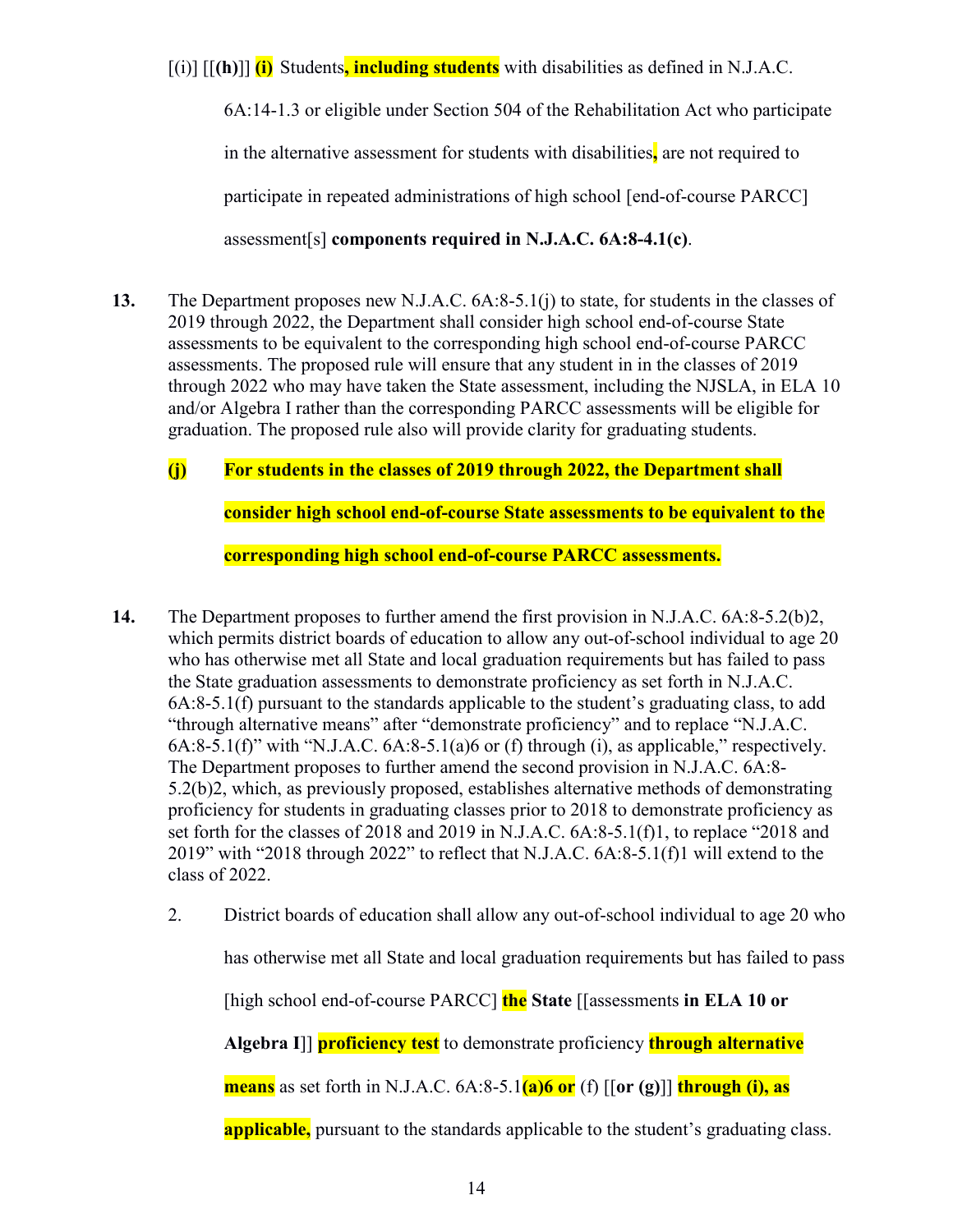Students in graduating classes prior to [2016] **2018** shall demonstrate proficiency as

set forth **for the classes of 2018** [[**and 2019**]] **through 2022** in N.J.A.C. 6A:8-

5.1(f)1. Upon certification of passing the test applicable to the student's class in accordance with this chapter, a State-endorsed diploma shall be granted by the high school of record.

- **15.** The Department proposes to further amend N.J.A.C. 6A:8-5.2(e)1, which allows district boards of education to award a State-endorsed high school diploma to any currently enrolled student, regardless of grade level, who has demonstrated proficiency in ELA 10 and Algebra I or as set forth in N.J.A.C. 6A:8-5.1(f), to replace "in ELA 10 or Algebra I as set forth in N.J.A.C. 6A:8-5.1(f)" with "the State graduation proficiency test, pursuant to N.J.A.C.  $6A:8-5.1(a)6$ , or as set forth in N.J.A.C.  $6A:8-5.1(g)$ ." The proposed amendments will specify that students using the provisions of N.J.A.C. 6A:8-5.2(e) to earn a State-endorsed high school diploma must pass the State graduation proficiency test or the alternative means established for students in the classes of 2023 through 2025. The Department also proposes N.J.A.C. 6A:8-5.2(e)1i to require students in the classes of 2019 through 2022 using the provisions of N.J.A.C. 6A:8-5.2(e) to earn a State-endorsed high school diploma must pass the high school end-of-course PARCC assessments in ELA 10 and Algebra I, or as set forth in N.J.A.C. 6A:8-5.1(f).
	- 1. Has demonstrated proficiency in [the high school end-of-course PARCC

assessments in] [[ELA 10 and Algebra I]] [, or] **the State graduation proficiency** 

**test, pursuant to N.J.A.C. 6A:8-5.1(a)6, or** as set forth in N.J.A.C. 6A:8-

 $\left[ [5.1(f)] \right]$ **5.1(g)**;

- **i. District boards of education shall award a State-endorsed high school diploma to any currently enrolled student in the graduating classes of 2019 through 2022 who has demonstrated proficiency in the high school end-of-course PARCC assessments in ELA 10 and Algebra I, or as set forth in N.J.A.C. 6A:8-5.1(f).**
- **16.** The Department proposes to further amend N.J.A.C. 6A:8-5.2(f)6, which requires the chief school administrator or lead person of a charter school to report annually by September 30 to the district board of education or the charter school board of trustees at a public meeting and to the Commissioner the number of students denied graduation from the 12th grade class solely because of failure to pass the graduation assessment requirements, substitute competency tests, or portfolio appeals process based on the chapter's provisions. The Department proposes to maintain the existing reference to "high school end-of-course PARCC assessments" since students in the classes of 2019